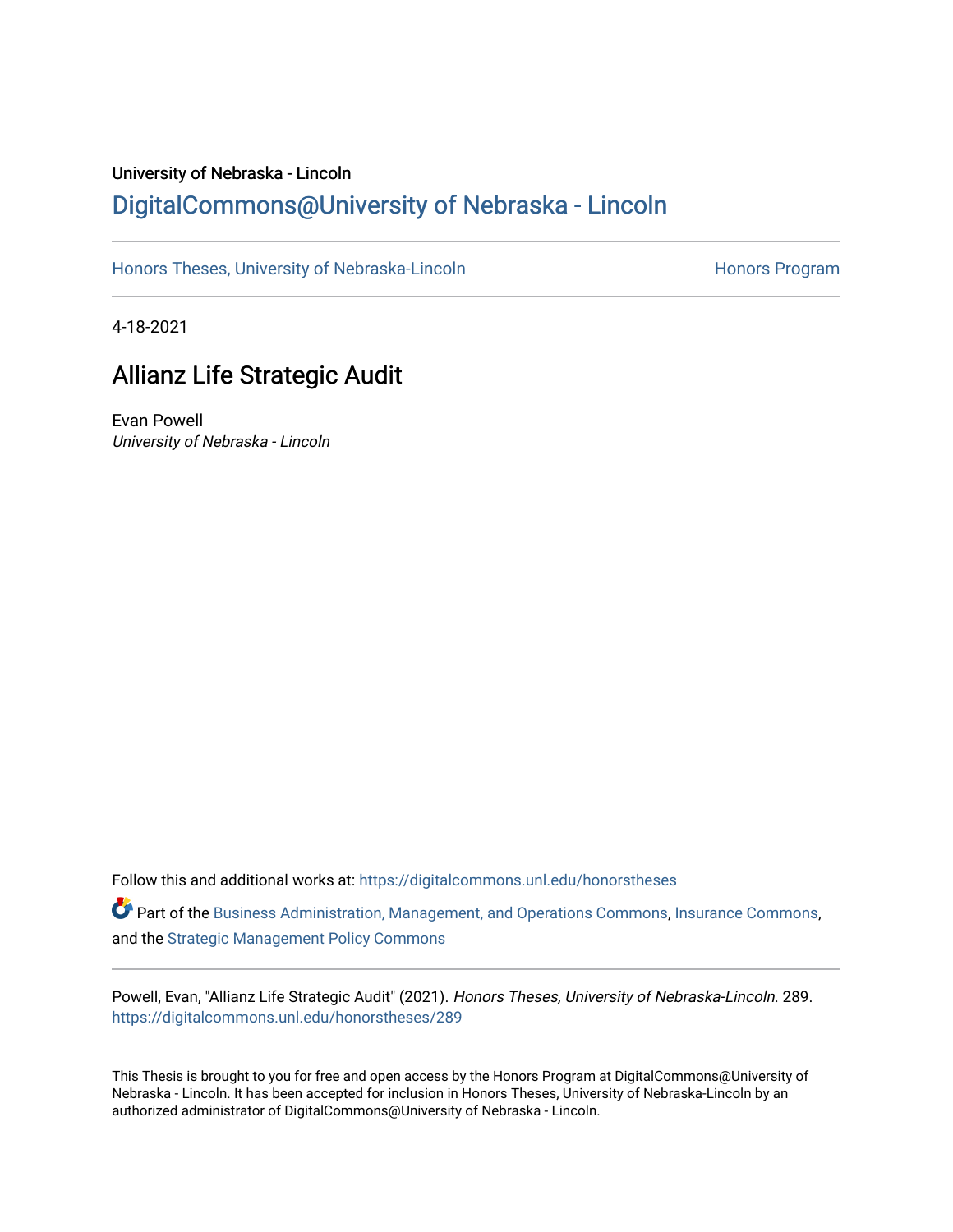## Allianz Life Strategic Audit

An Undergraduate Honors Thesis Submitted in Partial Fulfillment of University Honors Program Requirements University of Nebraska-Lincoln

By Evan Powell Bachelor of Science in Business Administration Actuarial Science, Finance College of Business

April 18, 2021

Faculty Mentor: Marijane England, Ph.D., Management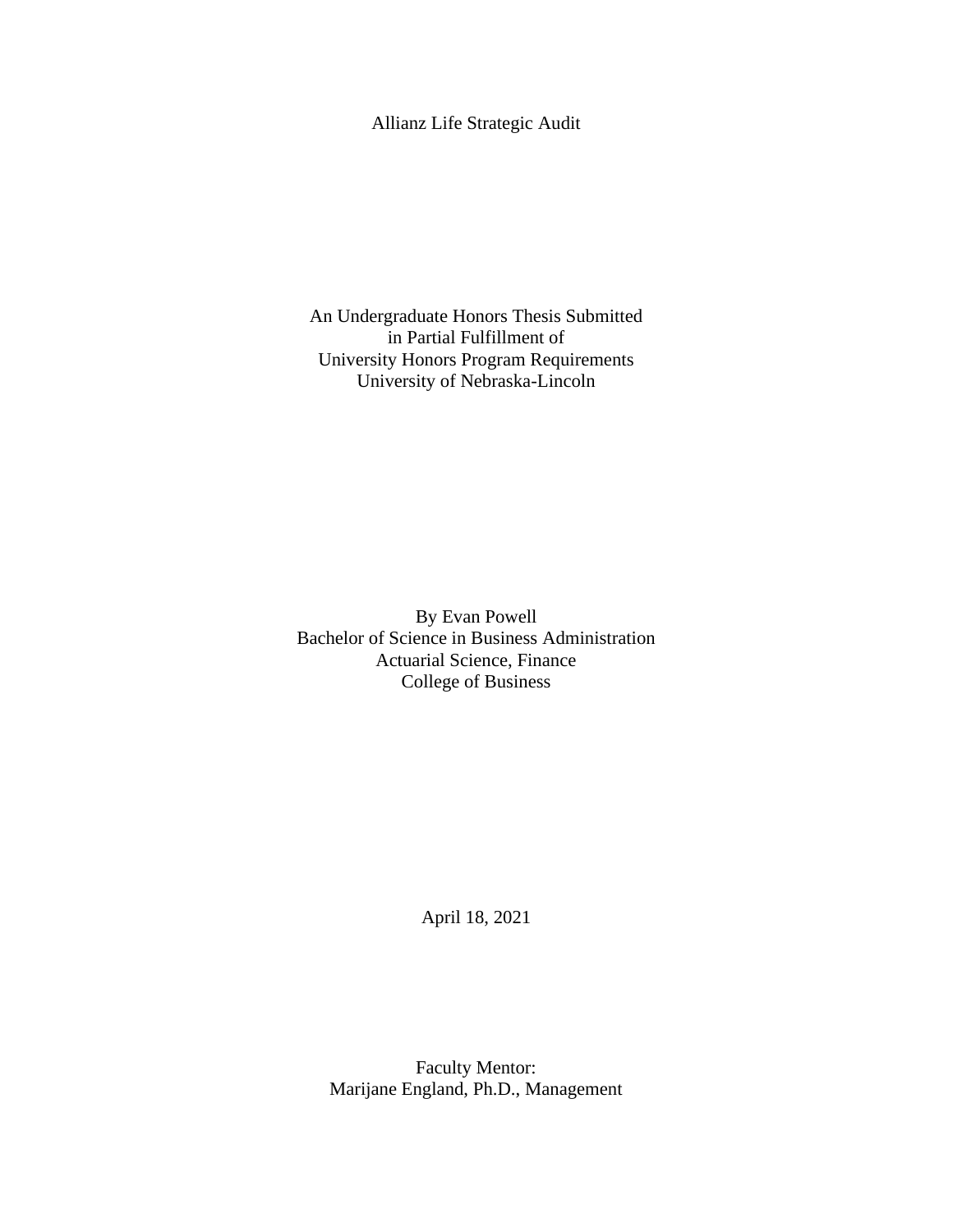#### **Abstract**

Allianz Life is a company that specializes in creating life insurance and annuity products to wholesale to financial professionals. The company is based out of Minneapolis, MN, and is a subsidiary of the parent company Allianz SE. Allianz SE is the 46<sup>th</sup> largest company in the world and ranks number one for assets managed by an insurance company. Allianz SE is based out of Munich, Germany. This report aims to learn more about Allianz Life through internal and external analysis. The following analytical tools will be included: PESTEL, Porter's Five Forces, and SWOT analysis. These tools help to explain the business model of Allianz Life and how it can create competitive advantages in the strictly regulated world of insurance and annuities. Additionally, strategic recommendations are given for Allianz Life's next steps.

Keywords: Allianz, Allianz Life, insurance, strategy, annuities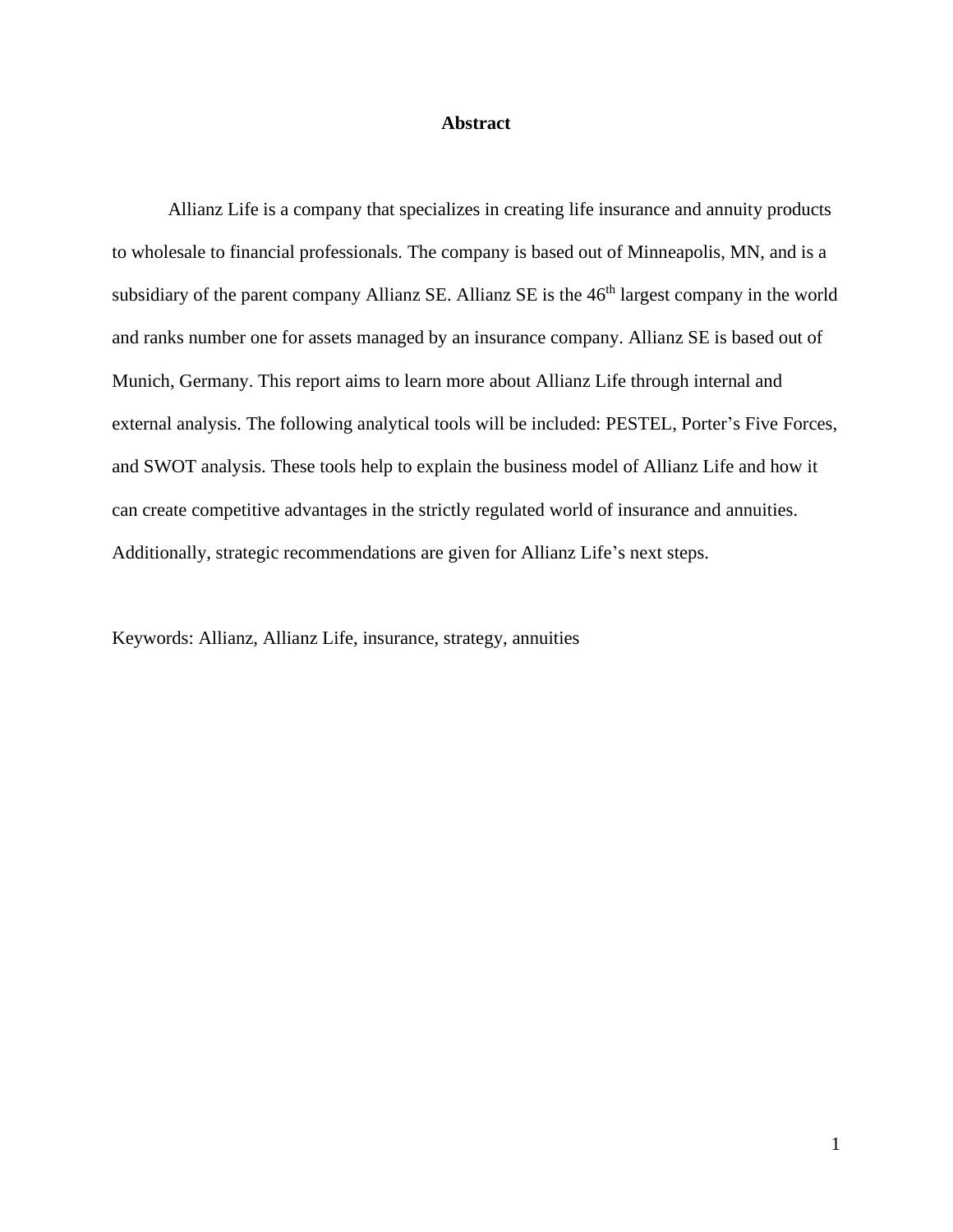## **Allianz Life Strategic Audit**

## **Company Overview**

#### **Background**

Allianz Life Insurance Company of North America (Allianz Life) is a subsidiary company of Allianz SE. Allianz Life specializes in wholesaling life insurance and annuity products and has recently started to focus on indexed annuities. Allianz Life became the number one carrier of fixed index annuities in 2008 and has remained at the top since (Allianz Life, nd). The company has very strong financial ratings and is highly accredited. A.M. Best gives a financial rating of A+ (second-highest of 16), Moody's gives a financial rating of A1 (fifthhighest of 21), and The Standard & Poor's gives a financial rating of AA (third-highest of 21) to Allianz Life. Strong financial ratings and a strong market share of the indexed annuity product line create unique opportunities for competitive advantage.

### **History**

Allianz Life was created through a history of mergers and acquisitions. In 1896, North American Casualty was founded, and in 1910, North American Life Association was founded (Allianz Life, nd). The two firms merged in 1912 to create North American Life and Casualty (NALAC). NALAC, after being purchased by Allianz Global, then merged with Fidelity Union Life Insurance Company to form Allianz Life in 1993 (Allianz Life, nd). This company acquired LifeUSA in 1999 to represent the makeup of Allianz Life that is seen today. Allianz Life is headquartered in Minneapolis, MN.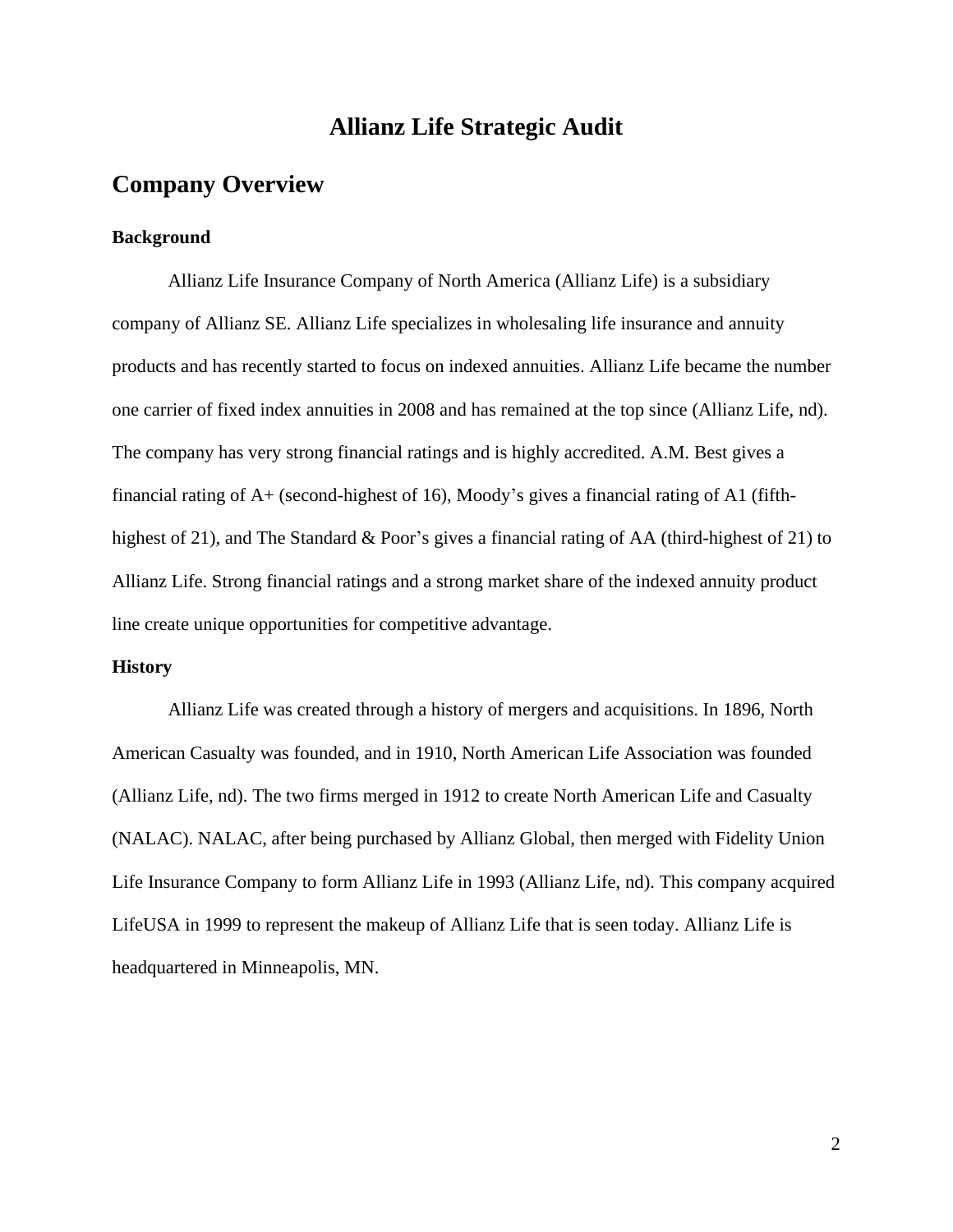#### **Business Model**

Allianz Life is a subsidiary of Allianz SE. Allianz SE is one of the largest financial services companies in the world in terms of global coverage, assets under management, and written premiums. Even after being an established company for some time, Allianz Life is still a growing company. In 2019, assets under management were \$151 billion, a 9 percent rise from 2018. Total premium grew 7.7 percent to \$13.73 billion in the same timeframe (Allianz Life, nd).

Allianz Life does not sell directly to policyholders. The company wholesales products to financial advisors, who then pitch the products to their clients. The company offers four product lines of annuities: fixed, fixed indexed (FIA), indexed variable (IVA), and variable. In addition, a fixed indexed universal life (FIUL) policy is offered (Allianz Life, nd).

While Allianz Life offers a decent selection of products, its focus lies on indexed annuities. Indexed annuities provide more potential earnings than fixed annuities and less risk than variable annuities. Within the indexed annuity spectrum, FIAs fall more on the risk-averse side than IVAs. Allianz Life was one of the first entrants in the indexed annuity space and quickly rose to the top. In 2019, Allianz Life led all companies in the United States in sales of FIAs at \$8.5 billion (Allianz Life, nd). IVA is a much more recent product line, and the industry still has a large potential market to be grabbed. IVA sales for Allianz Life in 2019 were \$3.8 billion, an 80 percent jump from 2018 (Allianz Life, nd). Being the industry leader in FIA and seeing outstanding growth in the IVA line creates strong and unique advantages for Allianz Life.

## **PESTEL Analysis**

The PESTEL analysis is used for strategic business planning and incorporating strategies to reach business goals. It is an analysis that is done to look at external factors to the business to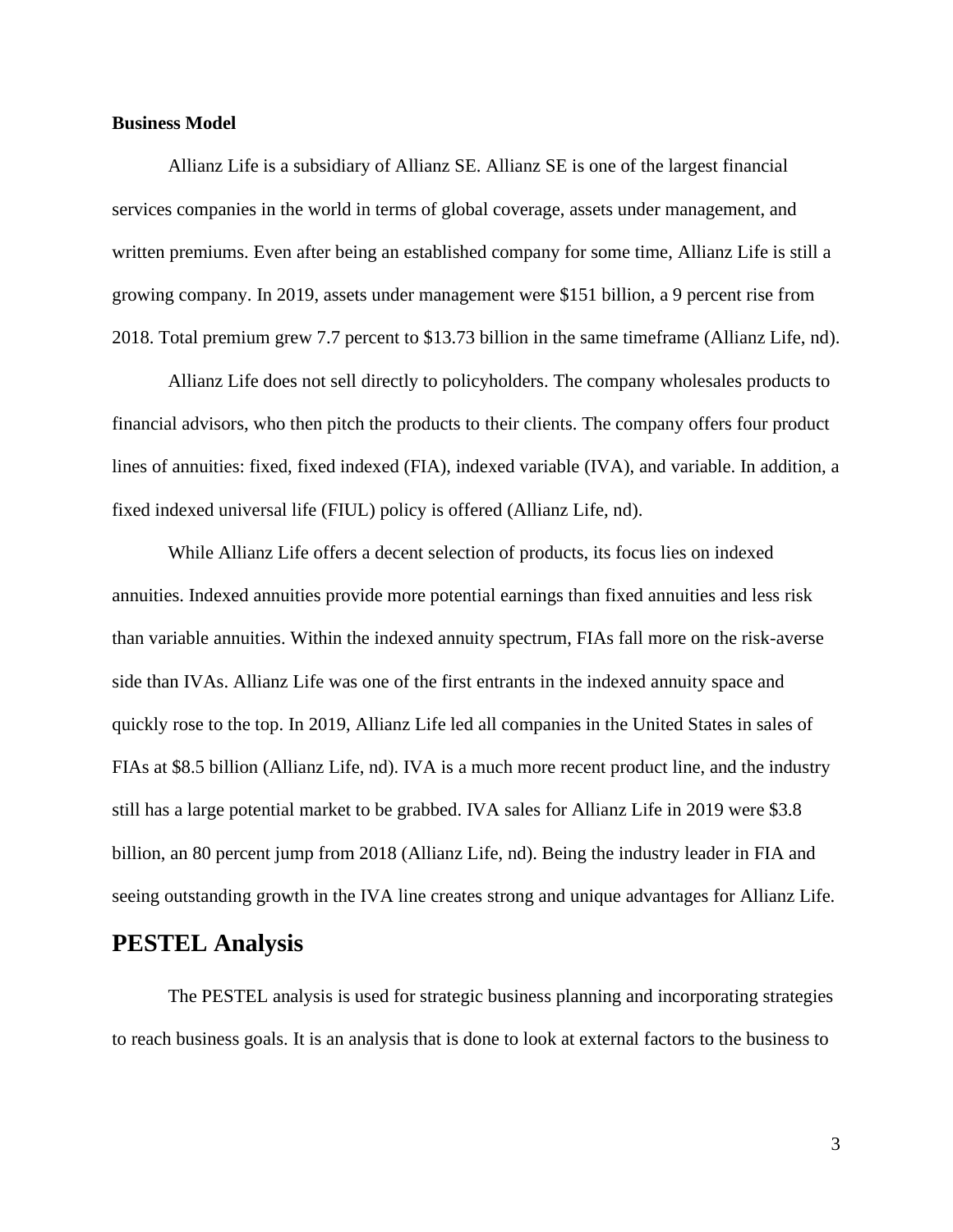better understand the macroenvironment surrounding it. The following factors will be examined: Political, Economic, Social, Technological, Environmental, and Legal.

#### **Political**

At the time of writing this paper, the COVID-19 pandemic has rattled the political landscape around the world and in the United States. Many policies have been enacted in response to the pandemic, including a series of stimulus payments. These payments were paid to United States citizens to curb the short-term effects of the virus on the economy. Some economists and analysts believe this will lead to an increase in inflation (Pladson, 2021). Former US Treasury Secretary Larry Summers states: "There's a real possibility that within the year, we're going to be dealing with the most serious incipient inflation problem that we have faced in the last 40 years". The increased inflation rate will cause the policy crediting rate demanded by insureds and annuitants to increase. This pressure caused by political actions under the Trump and Biden administrations will affect the insurance industry for years to come.

#### **Economic**

Historically low interest rates continue to affect the life insurance and annuity industry. The Federal Reserve slashed interest rates after the 2008 financial crisis, and rates have remained very low since (NAIC, 2020-a). Life insurers must maintain specific solvency benchmarks for their general account to make promised payments to insureds and annuitants. As a result, a large percentage of funds are invested into government and corporate bonds. The low interest rate environment makes it difficult to offer attractive rates on cash value life insurance and annuity products with a significant tie to fixed rates. Other complications for insurers from the low interest rate environment include liquidity and duration issues (NAIC, 2020-a).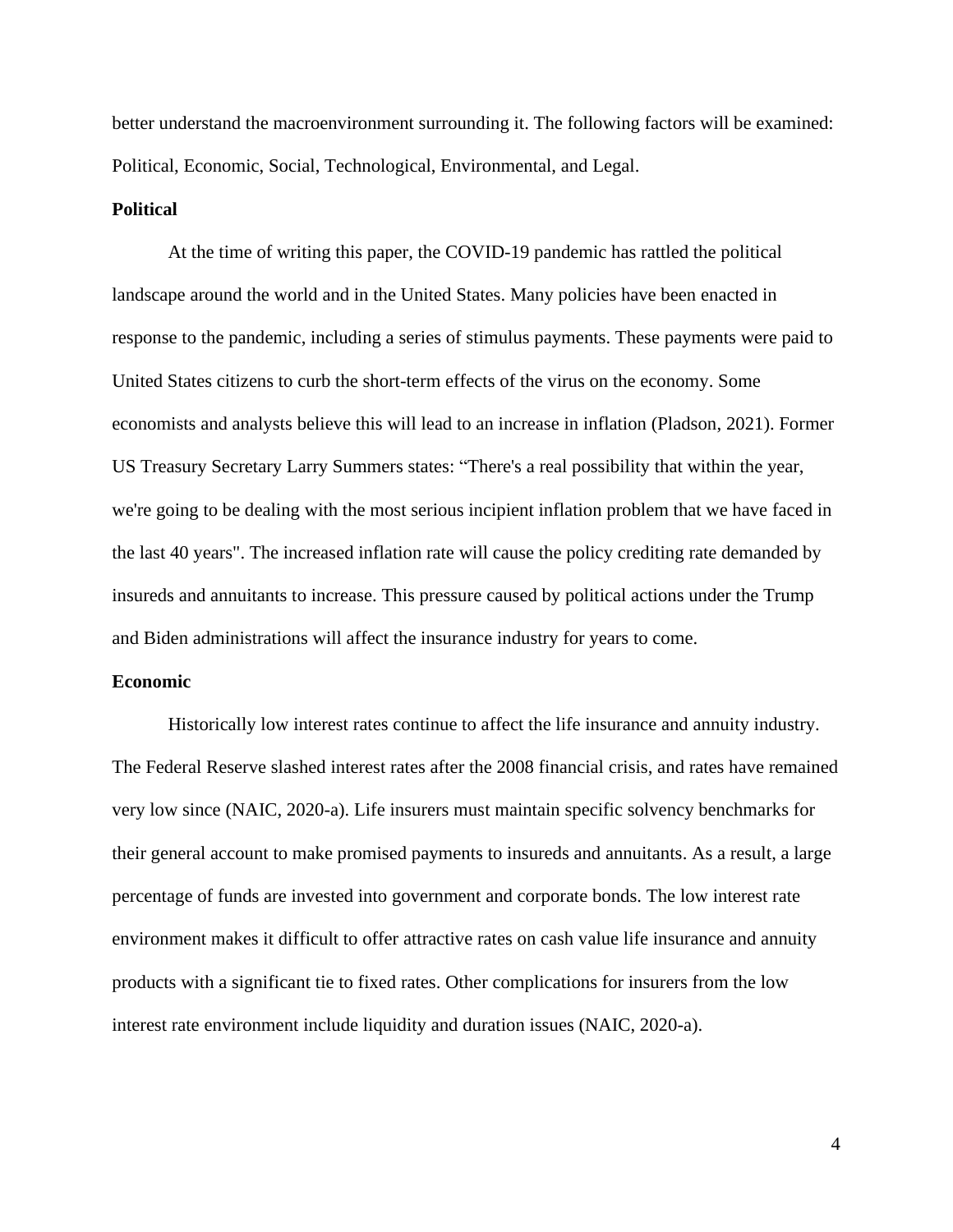Another economic concern is the damage caused by the COVID-19 pandemic. Life insurance and life annuity policies are priced and reserved by looking at mortality rates. As the effects of the COVID-19 pandemic on mortality become more apparent, the longer-term impact on the industry will be seen. Life insurers typically use a significant amount of reinsurance, so the effects will likely not be as pronounced as other areas of insurance such as health insurance (Leonard et al., 2020). Insurers that have a majority of business in annuities may actually see an improved performance during the pandemic since annuity payments often stop at the death of the annuitant.

#### **Social**

The aging population of the United States presents a unique challenge to the life insurance and annuity industry. Increasing health and care needs, uncertain life expectancy, and a smaller percentage of working individuals will lead to higher costs (Singleton et al., 2018). The risk of an individual outliving their savings becomes heightened with a population that lives longer. Annuities provide a defense against this aging risk, as they provide income streams until the death of the annuitant. The insurance industry feels the pressure to provide retirement solutions to the aging population.

#### **Technological**

Technological advancements continue to be made at increasingly high rates. Technology in the insurance industry is no exception. Insurance companies continue to invest in new technologies, with IT spending at life insurers jumping from 26% of all company spending to 29% of all company spending from 2012 to 2017 (Krishnakanthan, 2019). New advancements in automation, digital applications, and advanced-analytics engines provide unique opportunities to create more efficient business practices and reach new customers (Krishnakanthan, 2019).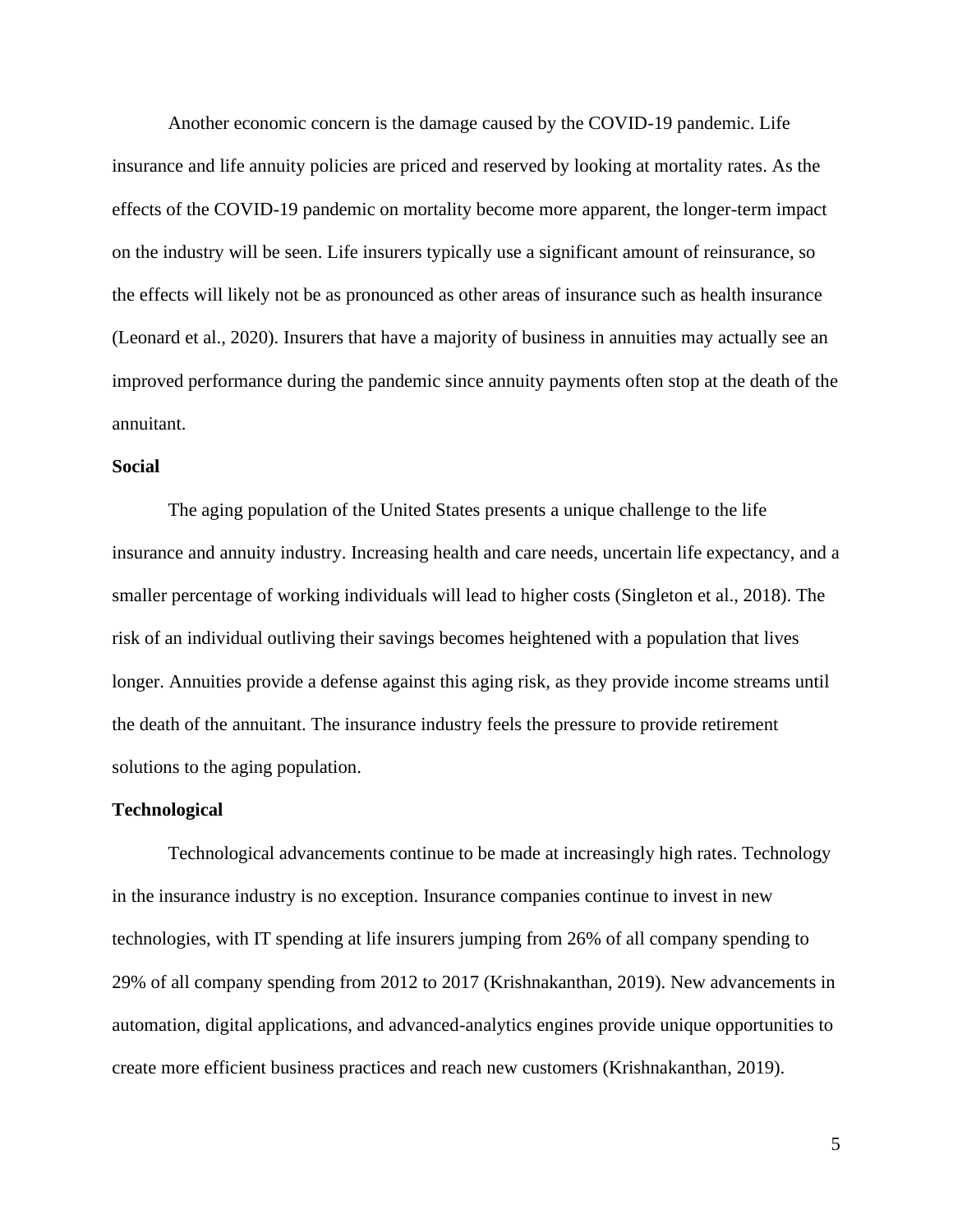Automation and improved analytics engines allow insurance companies to run more efficient models when looking to price and set reserves for their products. Improved algorithms allow life insurers to automate the underwriting process for some insurance products, giving consumers instant rates. These instant rates create a much higher level of convenience for consumers. While health insurance and property and casualty insurance are better known for their use of data mining and data engineering techniques, the life insurance industry is not far behind.

#### **Environmental**

Many insurance companies have corporate initiatives to better the environment. However, the inputs and outputs for the insurance industry have little reliance on environmental factors. In the past, the largest argument for an environmental factor is the use of paper in the industry and how deforestation may affect this input. However, in the digital age, even this input is much less prevalent. Looking long-term, global warming and other environmental crises may affect mortality rates. Between 2030 and 2050, climate change is expected to cause an additional 250,000 deaths per year ("Climate Change and Health", 2018). The majority of these deaths will occur in developing nations, where financial products are purchased less per capita, so the effects on the industry are still to be seen.

#### **Legal**

The insurance industry is one of the highest regulated industries, and regulatory agencies create many laws and regulations that must be followed. Life insurance and annuities are regulated by state insurance commissions (NAIC, 2020-b). In addition, policies with an investment component are regulated by the Securities and Exchange Commission (SEC). Recent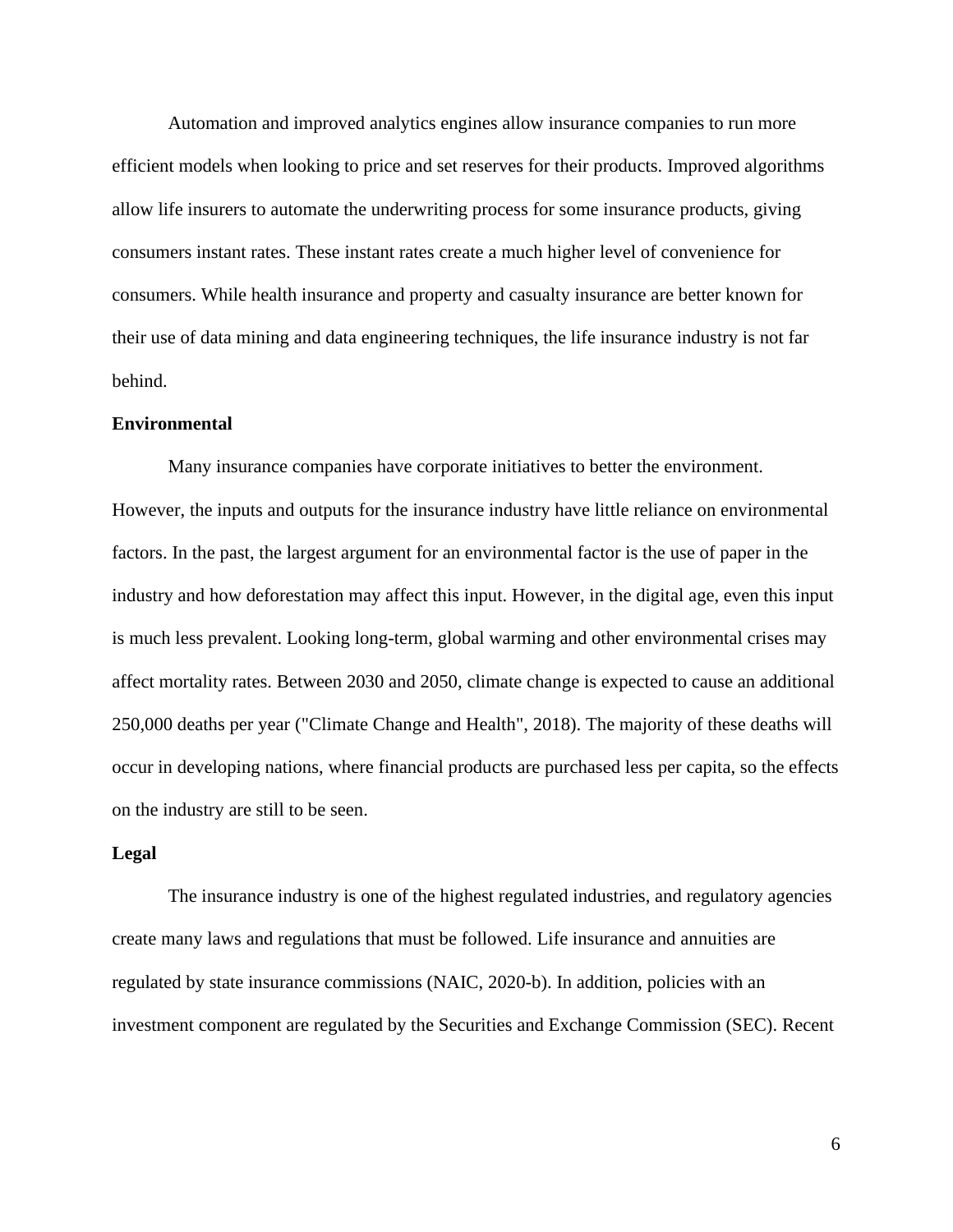trends have called for state insurance commissions to adopt model regulations and laws set forth by the NAIC and other national insurance organizations (NAIC, 2020-b).

According to Deloitte, a well-positioned consulting firm, the following regulatory focus areas will be seen in 2021: digital transformation and data, operational resilience and workforce transformation, financial resilience, the evolution of state-based regulation, and climate risk ("2021 Insurance Regulatory Outlook", 2021). It is apparent that a continued emphasis on data privacy and digital consumer engagement remain important legal forces. As technology and data reliance advance, it is important to hold insurers accountable. Compliance practices will likely be more integrated into company operating models and cultures going forth ("2021 Insurance Regulatory Outlook", 2021).

### **Porter's Five Forces Analysis**

This analysis will be restricted to the indexed annuity industry as this is the primary product sold by Allianz Life. This analysis will look at the following five forces: competitive rivalry, supplier power, buyer power, the threat of substitution, and the threat of new entrants.

### **Competitive Rivalry**

Competitive rivalry in the indexed annuity market is high. The industry is growing and attractive, and the number of competitors is increasing. Major competitors include Athene, AIG, and Nationwide. One feature of the industry that is keeping forces felt by competitive rivalry lower is the high switching costs between products due to surrender charges (Termini, 2021).

#### **Supplier Power**

A major supplier in the life insurance and annuity industry is reinsurers. Reinsurers assume risk from an insurance company rather than policyholders. This includes risks such as mortality risk, surrender rate risk, investment risk, and catastrophe risk (Besner, 2004). Insurance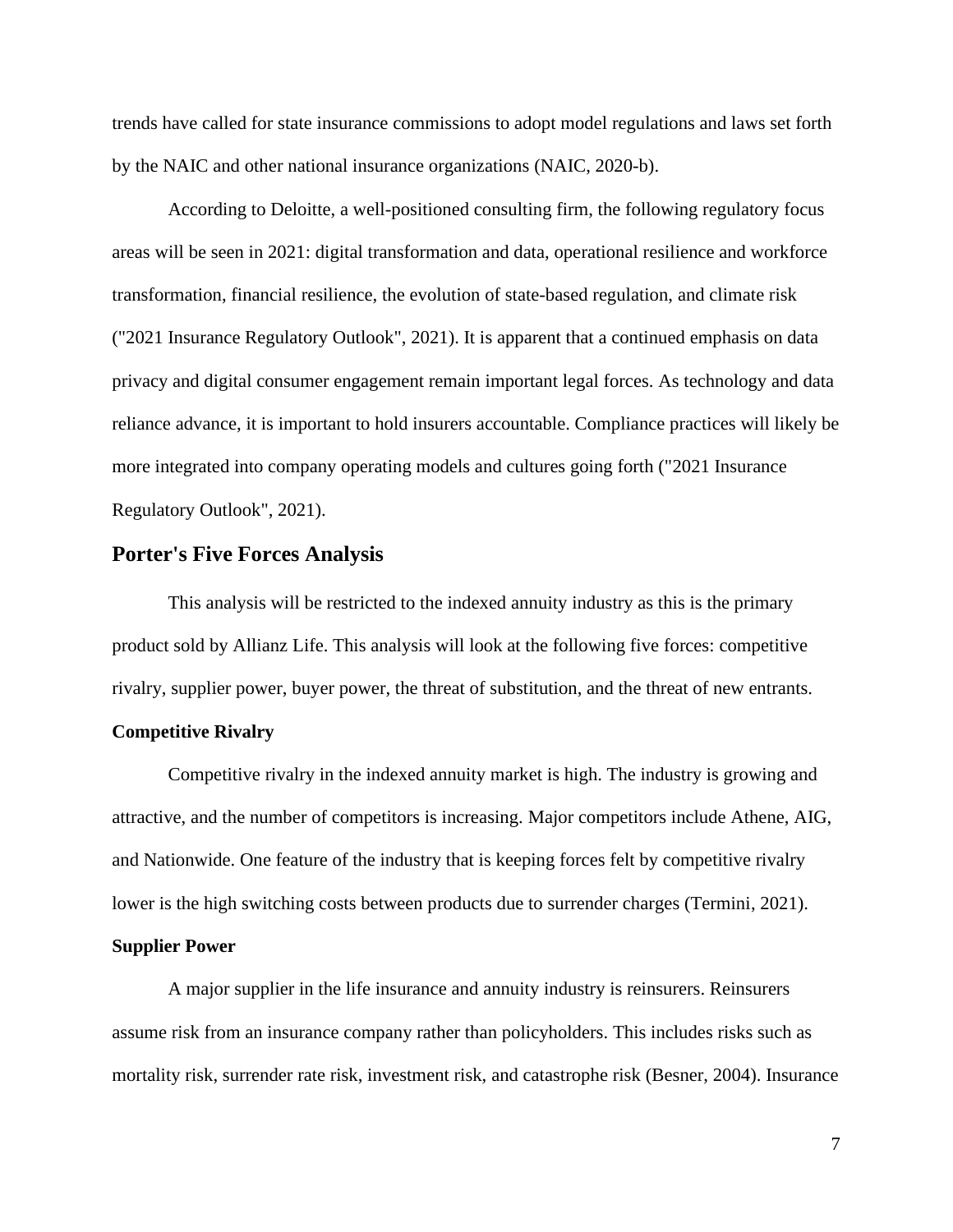companies use reinsurance to handle extreme and unpredicted losses better. This allows them to take on larger blocks of business and take more aggressive strategies as a result of transferring some risk. Reinsurance is drawn up through a contract that clearly defines the scope and mechanics of the risk transaction (Besner, 2004). Reinsurers have a tremendous amount of bargaining power as suppliers. In 2003, the top five life insurance reinsurers captured 75.3 percent of the market, and the top fifteen captured 100.0 percent (Besner, 2004). The small number of reinsurers increases the pressures felt by insurance companies looking for reinsurance.

### **Buyer Power**

Allianz Life does not typically sell directly to annuitants but rather to financial advisors that pitch the products to clients. There is currently a network of over 380,000 financial professionals who work with Allianz Life products (Allianz, 2021). The bargaining power of any one financial professional is very low. Financial professionals acting in the best interest of their clients often want to procure the best available product, and the consistently strong financial ratings and market leadership by Allianz Life demonstrate the quality of the products.

Switching costs affect the bargaining power of buyers, and it provides an interesting case for indexed annuities sold by financial professionals. Switching costs for an annuitant are high. Early withdrawal fees and cancellation fees often reach up to ten percent of account value, which helps to lock the annuitant into a long-term commitment to the policy (Termini, 2021). However, the switching costs for financial professionals selling annuities to new policyholders are low. These financial professionals often have a good understanding of indexed annuities, and would just have to learn the nuances of the new annuity product. If a financial professional is more concerned with serving its existing indexed annuity customer base, bargaining power is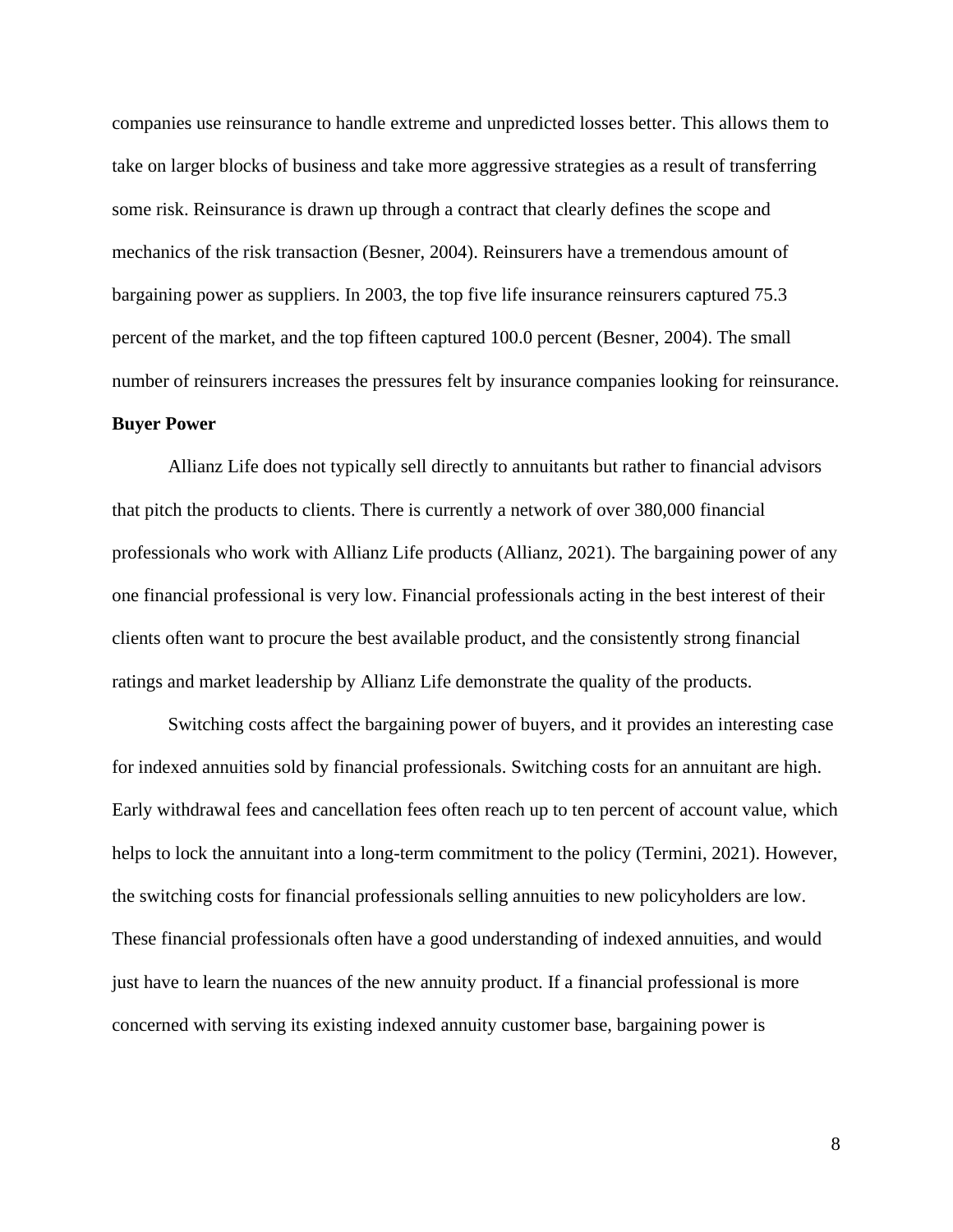decreased. If a financial professional is more concerned with selling new indexed annuity policies, bargaining power is increased.

#### **Threat of Substitution**

The threat of substitution for an indexed annuity is high. Many financial products serve the same main goal of an annuity – providing income during retirement. Similar products include 401(k) plans, Traditional and Roth IRAs, and general brokerage accounts. Annuities offer benefits such as tax-deferred growth and tax-advantaged income, but this comes at a cost. Administrative costs and early withdrawal penalties are negative aspects of owning an annuity (Termini, 2021).

Indexed annuities are not directly invested into the market. They are tied to an index, and the insurer credits the annuity. The crediting structure often narrows annual credit variability through crediting rate caps, buffers, participation rates, and floors. This added protection can be mimicked in other financial products. Investments can be put in more risk-averse securities such as bonds leading up to and during retirement. Hedge funds and mutual funds may also be used as substitutes for indexed annuities. These funds often have a combination of funds that work the same goals of wealth accumulation and distribution.

#### **Threat of New Entrants**

The threat of new entrants is moderate. While indexed annuities are one of the more complicated financial products available, most insurers have the capabilities to launch an indexed annuity product. One aspect holding insurance companies back from launching their own indexed annuity products is the amount of regulation in the insurance industry. It is a timely and costly process to get all of the requirements and reports ready for review by state insurance commissions and the SEC (NAIC, 2020-b). This barrier to new product launches helps keep the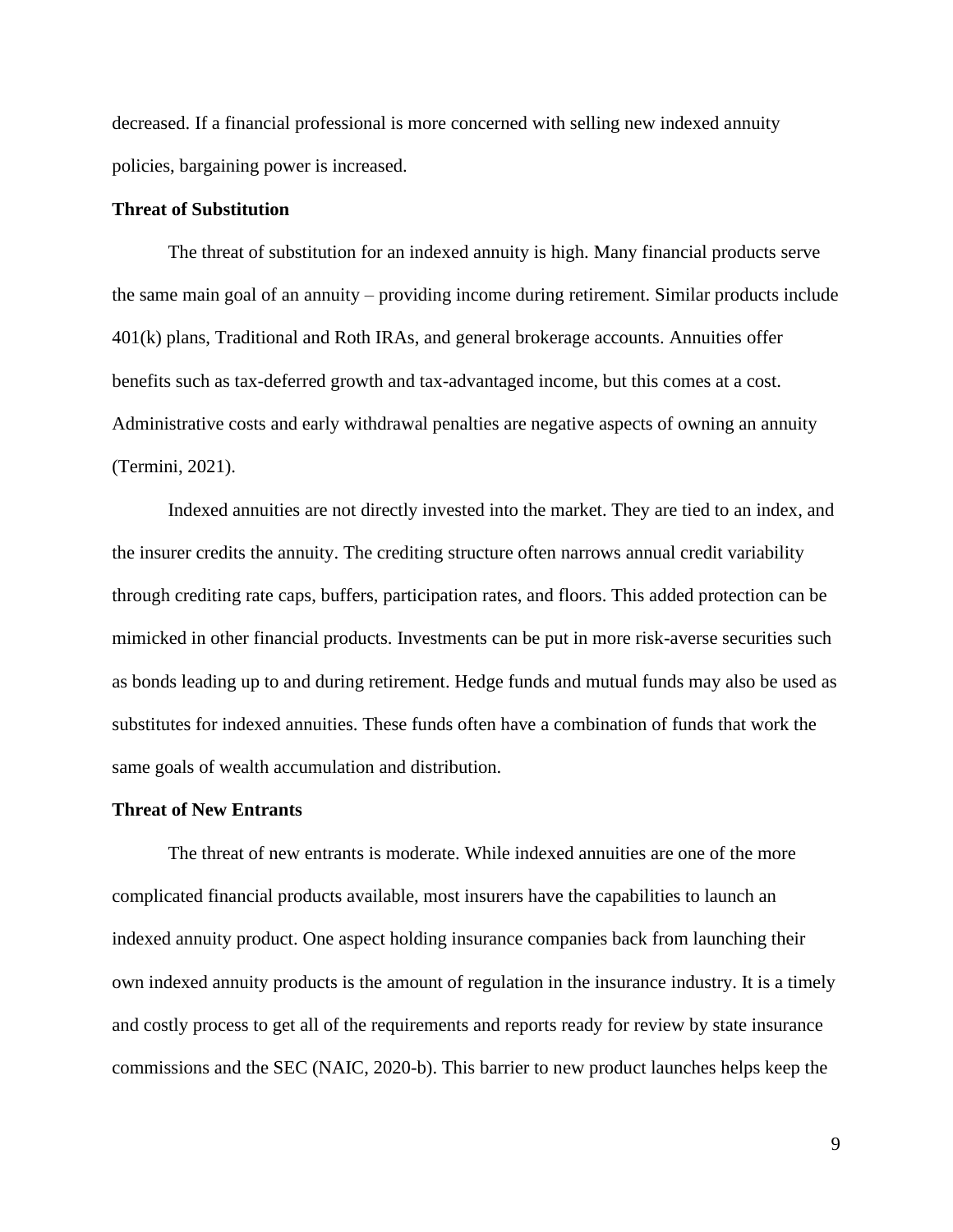pressure of new entrants down, but it is still a pressure to be felt by those in the indexed annuity market.

## **SWOT Analysis**

The SWOT Analysis is used to look at internal and external factors that may affect a company and its objectives. Strengths and Weaknesses are internal factors that can be controlled by the organization. Opportunities and Threats are external factors that are controlled outside of the organization.

### **Strengths**

Allianz Life has a variety of strengths. One strength is brand recognition. The parent company, Allianz, has the 39<sup>th</sup> highest brand value of companies in the world. The brand value is worth almost \$13 Billion ("Allianz: Allianz once again…", 2020). This is due to a very involved advertising strategy. Allianz sponsors seven sporting facilities, including Allianz Arena in Munich, Germany and Allianz Field in Minneapolis, MN. Even though Allianz Life is a subsidiary, it still has the instant brand recognition that comes with the parent company. A financial professional that looks at a product being pushed by a representative of Allianz Life is likely to think of a reputable and credit-worthy company.

Another strength is the market share that Allianz Life currently holds in the indexed annuity market. Since the inception of indexed annuities, the company has been at the top or near the top for new business sold. A consistent history and proven knowledge of the industry lead to strengths that the company can leverage.

### **Weaknesses**

As seen in the Strengths section, being a subsidiary of a large company has its advantages. But it also has its disadvantages. The subsidiary is expected to act in the best interest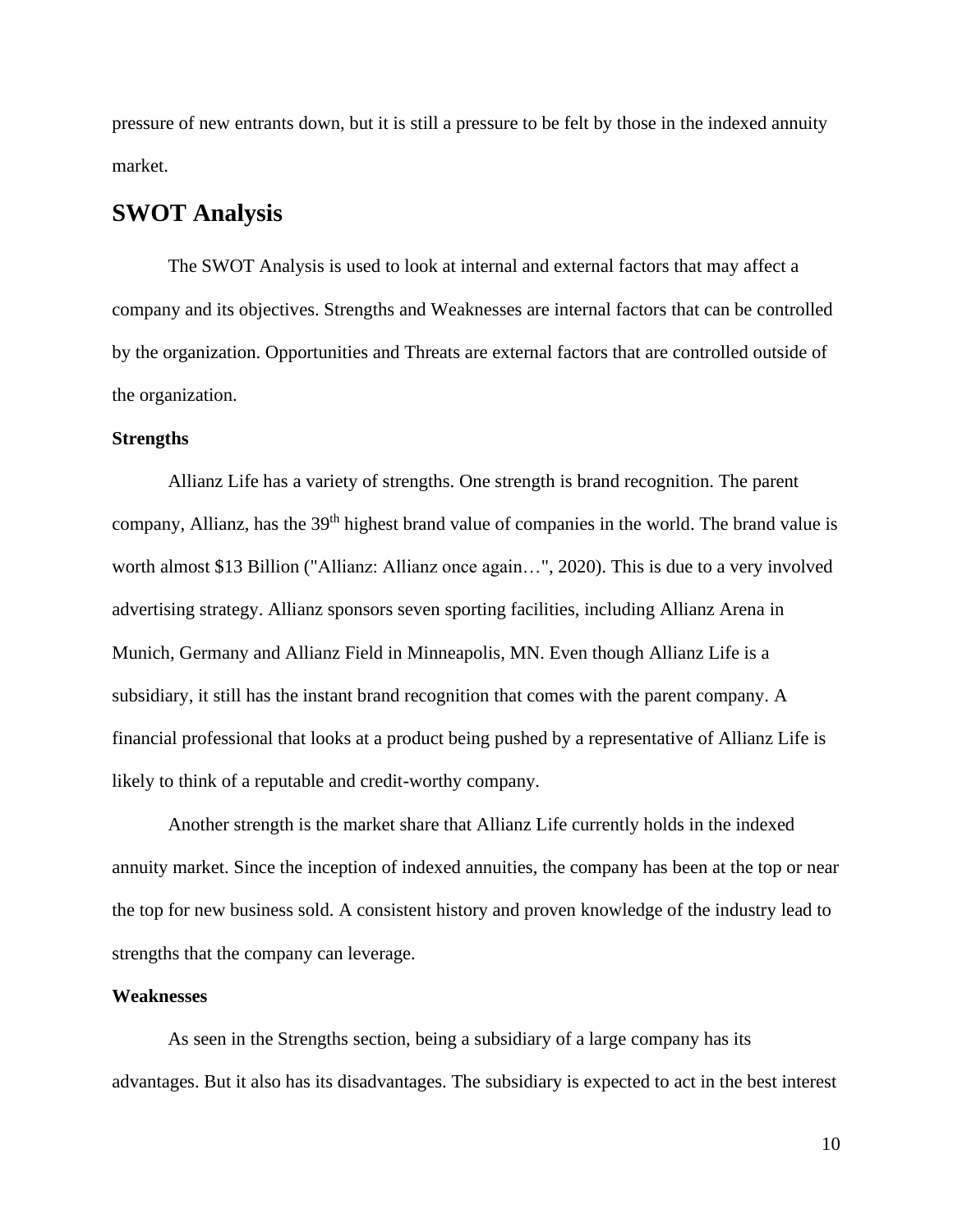of the parent company and to realize the profits required. The parent company is present on all continents except Antarctica (Allianz SE, nd). Allianz SE views its operations in Europe to be its primary concern, and it is one of the leading insurers in the Asia-Pacific (Allianz SE, nd). Its presence in North America is not as prevalent. Allianz Life serves as the main subsidiary in North America. It can be viewed as a weakness that North American operations are not the focal point of the parent company. Finding the right balance of autonomy is difficult for any subsidiary that operates in an international parent company.

#### **Opportunities**

The largest line of business being pushed by Allianz Life, indexed annuities, is a relatively new product line in the insurance industry. There is still a significant amount of indexed annuity products that can be developed, and it provides an opportunity in the industry that the company can capture. Common developments center around changing crediting features associated with the annuity - such as caps, buffers, floors, and participation rates related to the index ("Buyers Guide to Fixed…", 1999). Other features involve the crediting term length and different crediting methods such as point-to-point and annual reset ("Buyers Guide to Fixed…", 1999). Combinations of these features and others lead to unique products that reach new target markets. One concern of annuities that many individuals hold is that crediting rates are too low; this is often seen with fixed annuities. A way to counter this with an indexed annuity is to offer a product with a high crediting term, with a high or no cap, and a high participation rate in the index. Competitors have launched products such as this, and it presents an opportunity to capture a share of the retirement market that is more concerned with high-growth potential and would have typically invested in products such as mutual funds and hedge funds.

#### **Threats**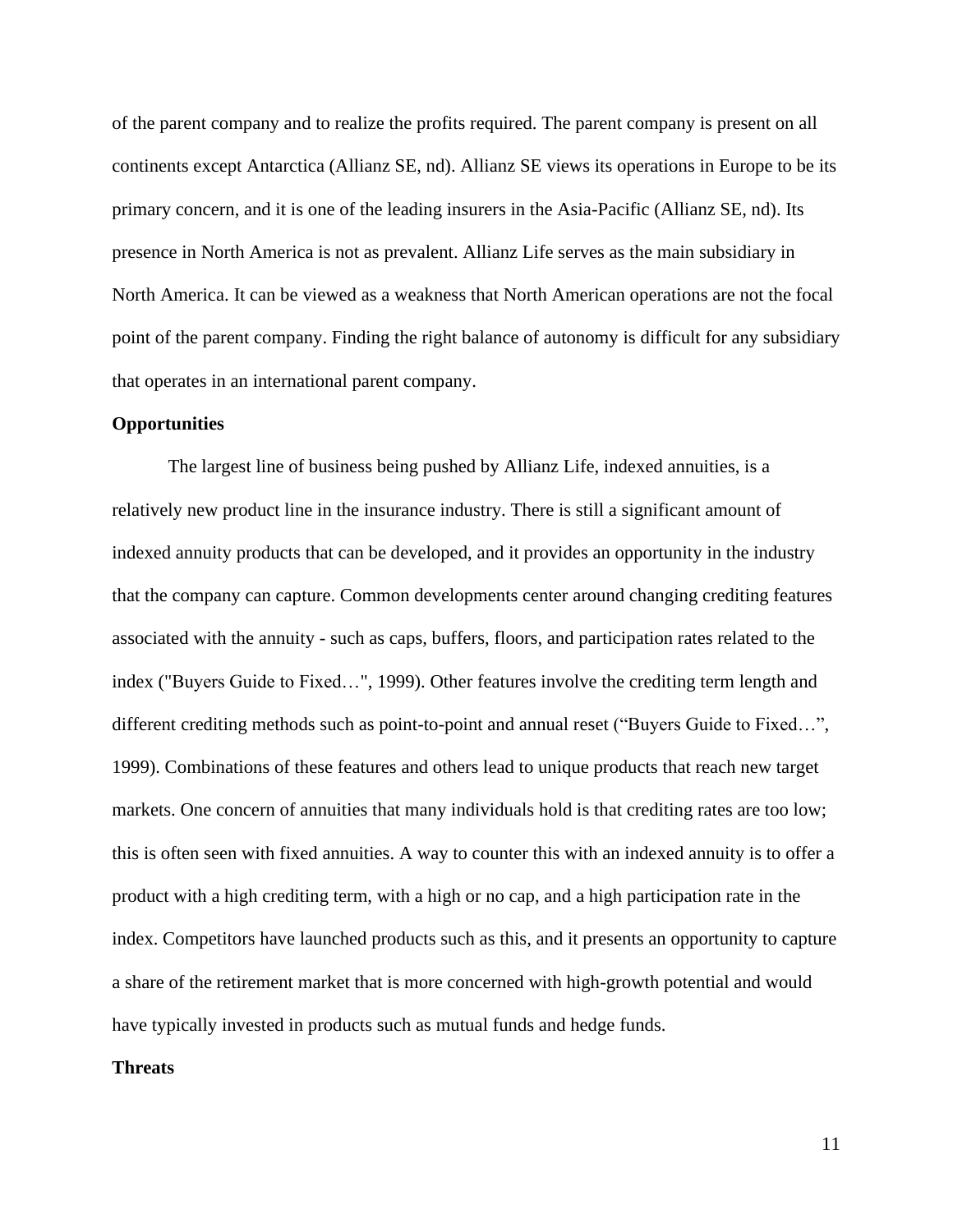One threat Allianz Life faces stems from the intense regulation of the insurance and financial services industry (Bhasin, 2019). Since the parent company is on an international scale, Allianz Life has to incorporate multiple financial reporting methods: GAAP for United States reporting, and IFRS for international reporting. Having to report with two different reporting standards is not an issue faced by all firms in the industry. Staying up to date on one reporting method is difficult enough, but having to for two is even more difficult. Reporting with two standards requires additional manpower for the financial reporting team and can create confusion. This is a threat for the company.

## **Strategic Recommendations**

After researching the company background and performing PESTEL, Porter's Five Forces, and SWOT analyses, I have developed strategic recommendations for upper management at Allianz Life.

#### **Focus on Products with High Accumulation Potential**

The first recommendation I have is for Allianz Life to focus on indexed annuities with a high accumulation potential. With treasury rates at historic lows and the threat of increased inflation looming, individuals looking for retirement products will demand a higher rate of return. The highest selling IVA product at Allianz Life is the Allianz Index Advantage Index Performance Strategy with a 3-year term. This product offers the longest crediting term and highest crediting rate cap of any IVA product at the company. The company should double down its efforts to service its existing high-accumulation indexed annuities and create new ones. To offer even more potential gain for an annuity, the company could look into launching products that have a longer crediting length, a higher crediting rate cap, or a higher participation rate in the index.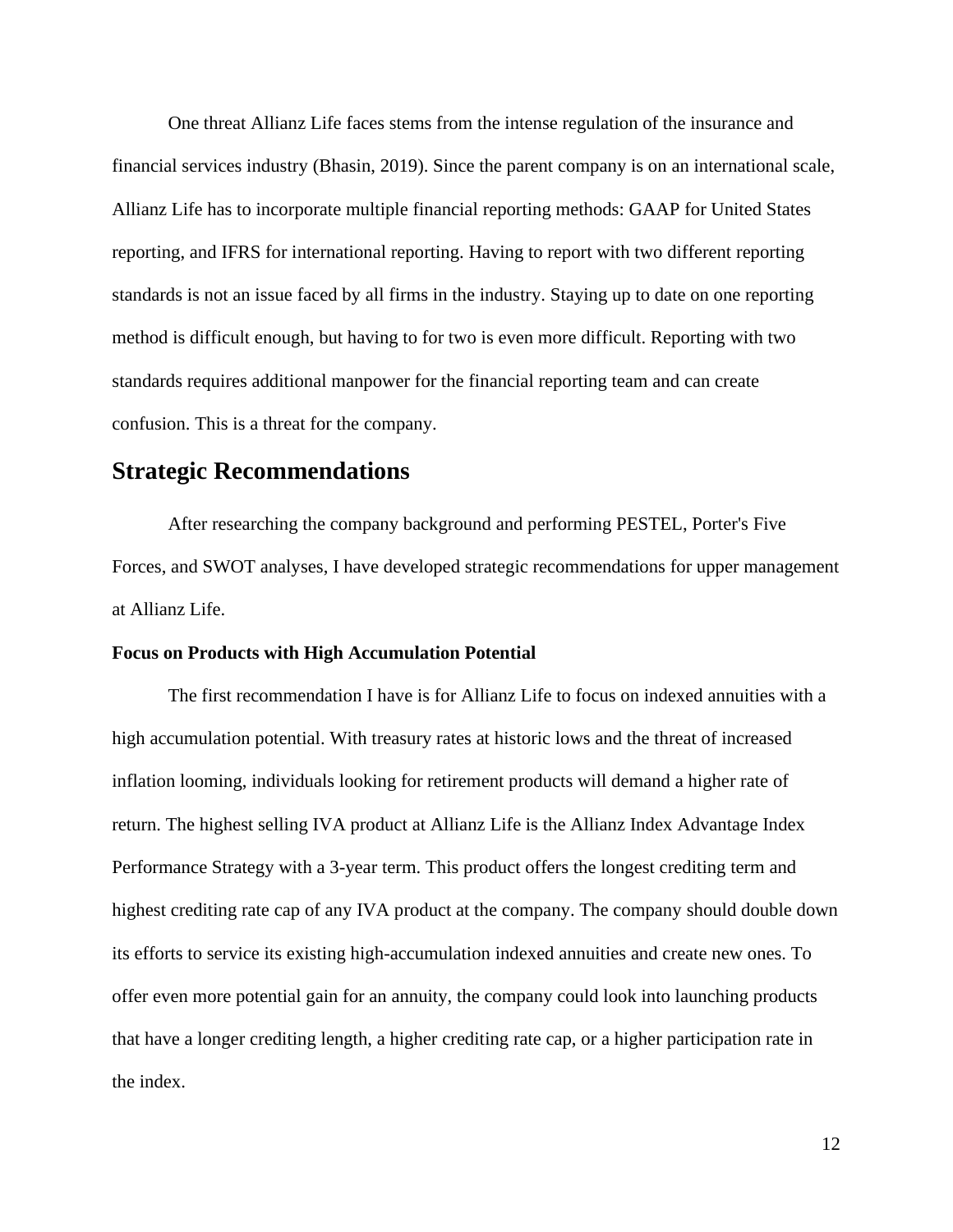#### **Take Appropriate Actions During the Pandemic**

The COVID-19 pandemic has affected many businesses in negative ways. However, I see ways to take appropriate actions against the pandemic and increase brand recognition and reputation as a result. One action is to use Allianz Field as a vaccination site. Many sports stadiums have been serving as vaccination sites to increase mass immunization. Allianz Field, which is the home stadium for Minnesota United FC, would be in the public eye for a good cause and improve brand image for Allianz Life.

Allianz Life has shown great initiative in giving back to underserved individuals in the Twin Cities. These individuals have been hit hardest by the pandemic, and Allianz Life increasing its efforts to give back in this time of need would further this cause. This is another action that the company should implement.

#### **Allow Purchasing Products Directly from Allianz Life**

Allianz Life currently sells its products exclusively through financial professionals. A channel for policyholders to purchase directly from the company should be established. This can most effectively be done with a website that you can apply for policies on. With the advancements made in insurance technology and automated underwriting, it is more feasible to create a system where policyholders can obtain policies without consulting a financial professional.

The one concern I have with the implementation of this strategy is that the product line currently offered by Allianz Life is a very complex one. FIUL, FIA, and IVA are some of the more complicated financial products available in the market. The company may want to offer more straightforward products such as term life insurance with the launch of a direct-toconsumer channel such as this. Offering simpler products directly to the consumer would get an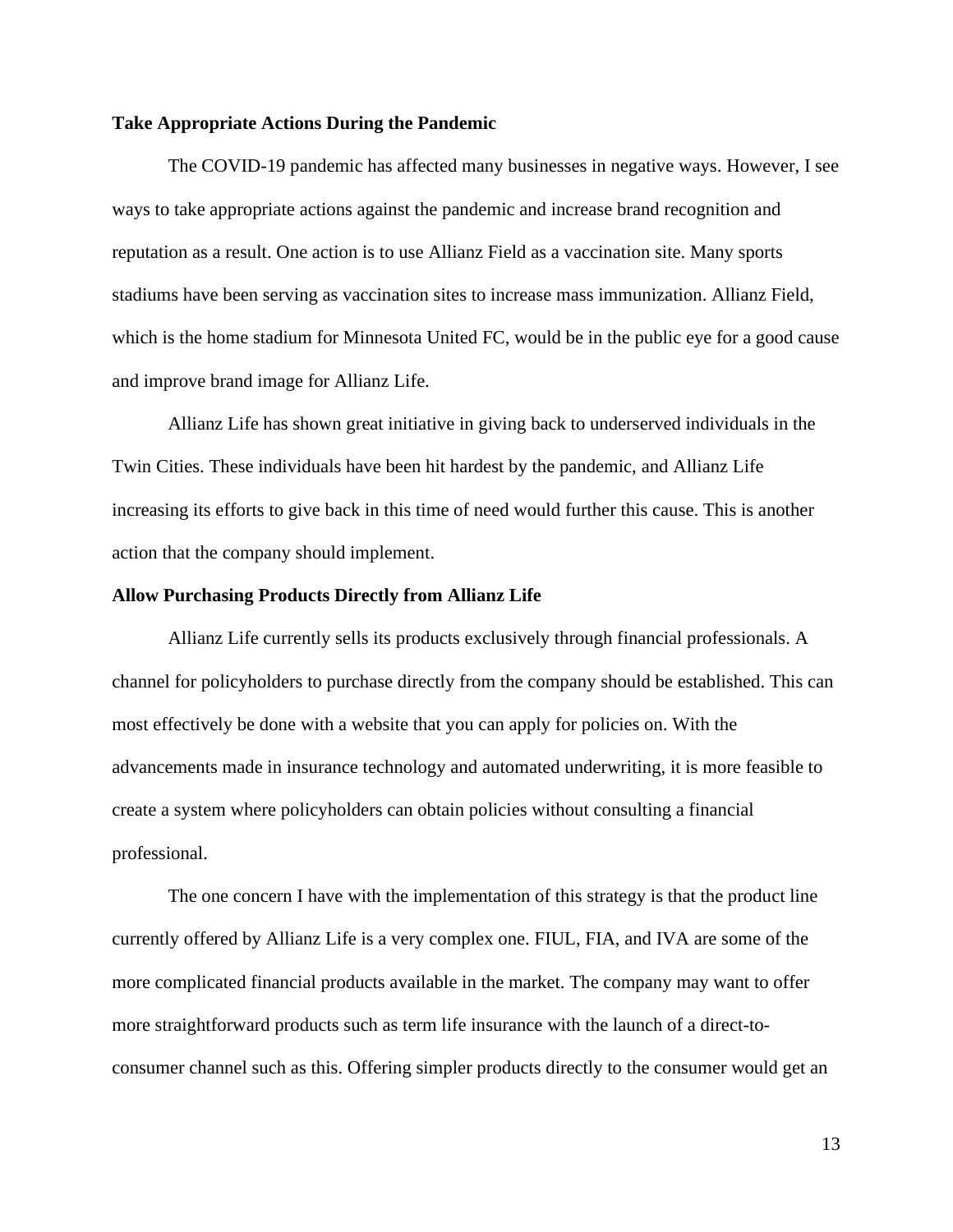initial, cheap policy in the policyowner's hands and open opportunities for pushing more complex, involved policies to the same policyowners.

## **Conclusion**

Allianz Life has a rich history of providing great financial products to policyholders. Its current market share of the indexed annuity market is substantial, and there are many reasons for this. As the industry and consumer expectations continue to evolve, the company needs to take appropriate actions not to get left behind. Allianz Life should ensure that its products have the features that capture the maximum amount of the current and new markets. Consumers should find products accessible and should have a strong sense of respect for Allianz Life.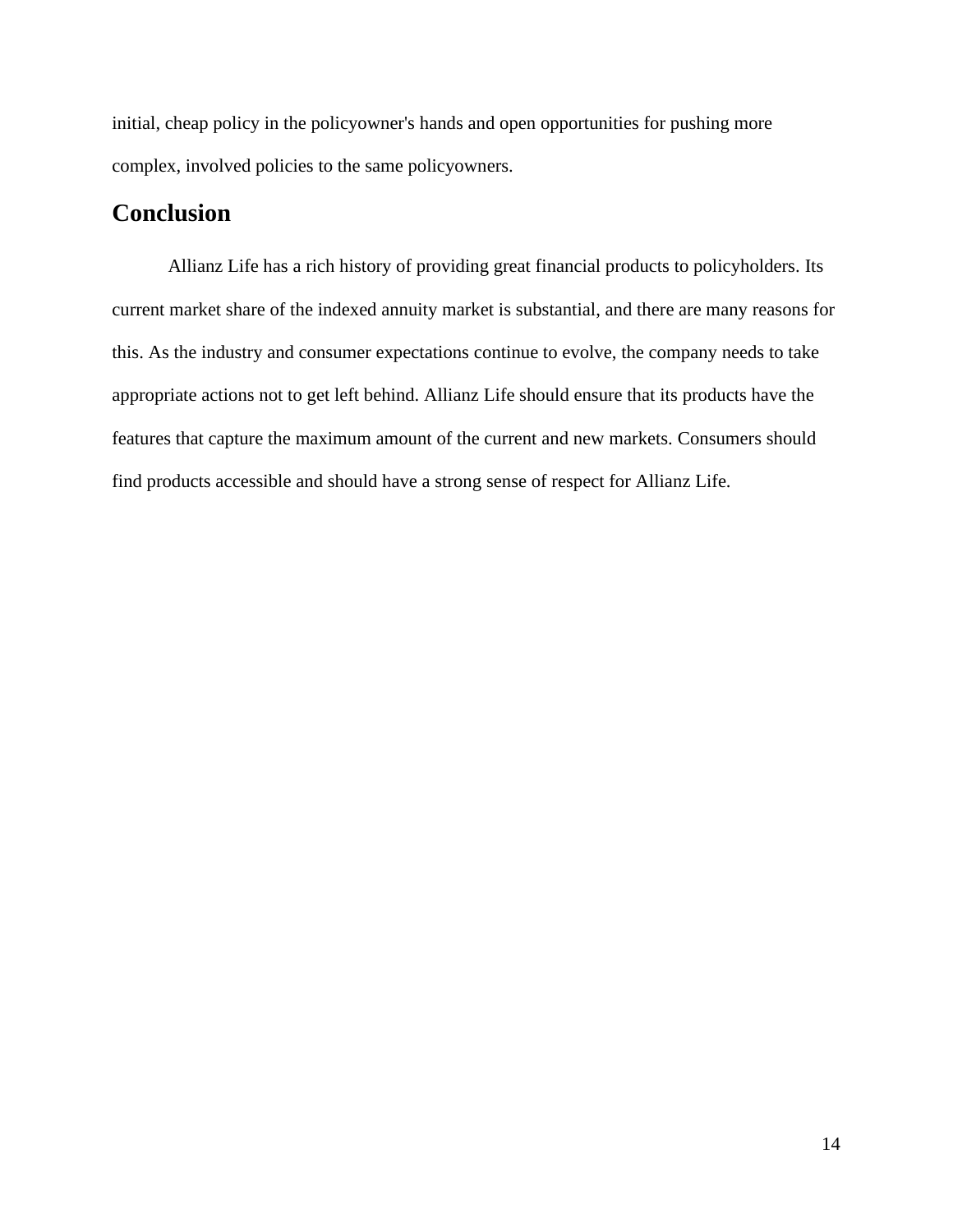## **Bibliography**

- 2021 insurance Regulatory Outlook. (2021, February 09). Retrieved March 24, 2021, from https://www2.deloitte.com/us/en/pages/regulatory/articles/insurance-regulatoryoutlook.html
- Allianz: Allianz once again named the world's #1 INSURANCE brand IN Interbrand's best global BRANDS RANKING. (2020, October 20). Retrieved March 30, 2021, from [https://www.allianz.com/en/press/news/company/brands/201020\\_Allianz-again-best](https://www.allianz.com/en/press/news/company/brands/201020_Allianz-again-best-insurance-brand-in-interbrand-ranking-2020.html#:~:text=%E2%80%9CWe%20are%20immensely%20proud%20to,almost%20%2413%20billion%20in%202020)[insurance-brand-in-interbrand-ranking-](https://www.allianz.com/en/press/news/company/brands/201020_Allianz-again-best-insurance-brand-in-interbrand-ranking-2020.html#:~:text=%E2%80%9CWe%20are%20immensely%20proud%20to,almost%20%2413%20billion%20in%202020)[2020.html#:~:text=%E2%80%9CWe%20are%20immensely%20proud%20to,almost%20%](https://www.allianz.com/en/press/news/company/brands/201020_Allianz-again-best-insurance-brand-in-interbrand-ranking-2020.html#:~:text=%E2%80%9CWe%20are%20immensely%20proud%20to,almost%20%2413%20billion%20in%202020) [2413%20billion%20in%202020.](https://www.allianz.com/en/press/news/company/brands/201020_Allianz-again-best-insurance-brand-in-interbrand-ranking-2020.html#:~:text=%E2%80%9CWe%20are%20immensely%20proud%20to,almost%20%2413%20billion%20in%202020)
- Allianz Life. (n.d.). Annuities and Life Insurance: For All That's Ahead. Retrieved March 17, 2021, from [https://www.allianzlife.com](https://www.allianzlife.com/)
- Allianz SE (n.d.). We Secure Your Future. Retrieved March 17, 2021, from <https://www.allianz.com/en.html>
- Besner, R., FSA. (2004, October). *Life Reinsurance*. Address presented at Conference on Insurance Regulation and Supervision in Asia. Retrieved March 30, 2021, from <http://www.oecd.org/finance/insurance/35272227.pdf>
- Bhasin, H. (2019, May 17). SWOT analysis of Allianz Allianz SWOT analysis. Retrieved March 31, 2021, from https://www.marketing91.com/swot-analysis-allianz/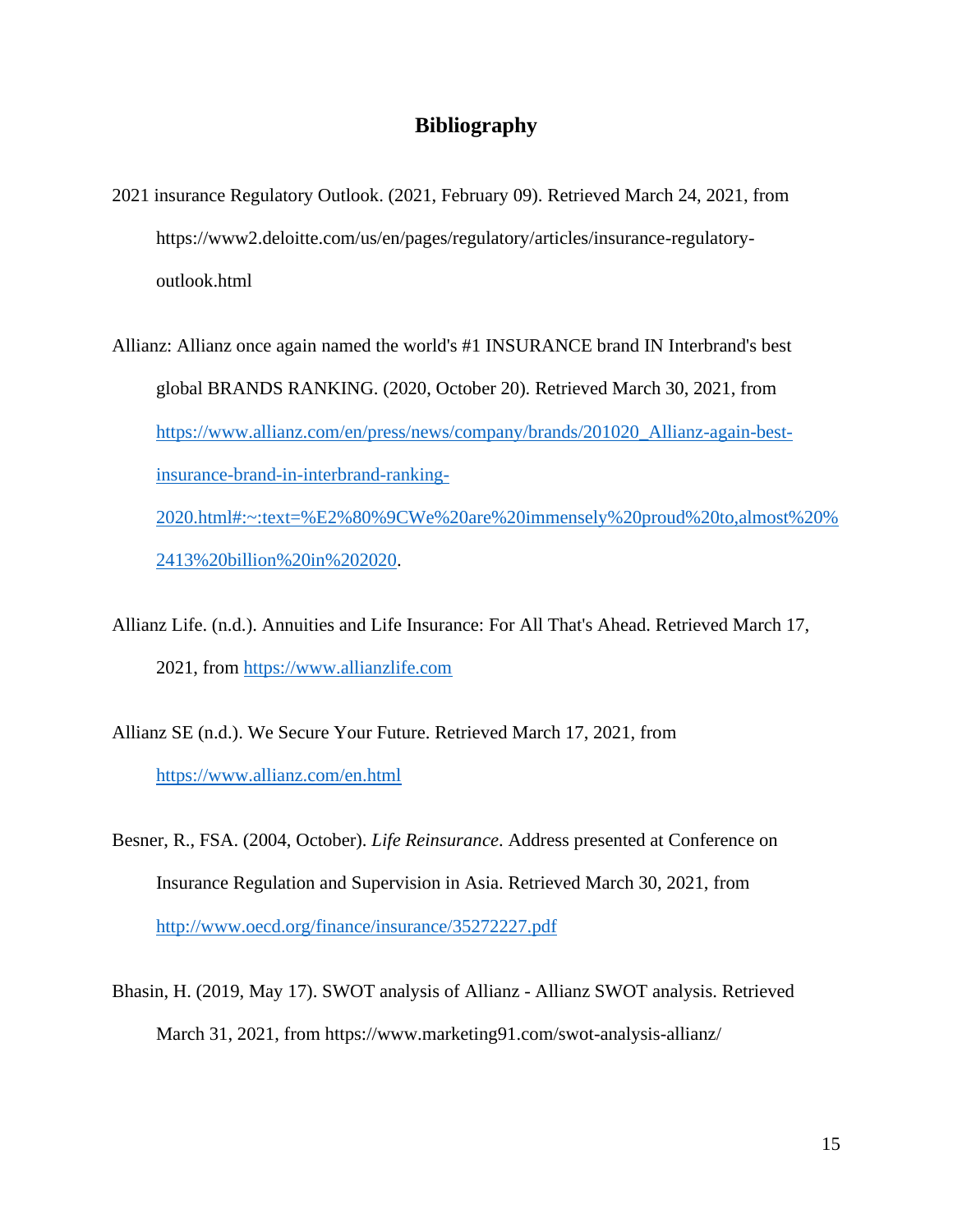- Buyer's Guide to Fixed Deferred Annuities with Appendix for Equity-Indexed Annuities [Pamphlet]. (1999). NAIC.
- Climate change and health. (2018, February 1). Retrieved March 24, 2021, from <https://www.who.int/news-room/fact-sheets/detail/climate-change-and-health>
- Krishnakanthan, K., Münstermann, B., & Purushothaman, K. (2019, December 16). The insurance switch: Technology will reshape operations. Retrieved March 24, 2021, from https://www.mckinsey.com/industries/financial-services/our-insights/the-insurance-switchtechnology-will-reshape-operations#
- Leonard, M., Snell, D., & Barry, M. (2020). *COVID-19's impact on global growth and the insurance industry is likely deeper and wider than the current consensus, and could last well into Q3 and beyond* [Pamphlet]. Insurance Information Institute.
- MetLife, Inc. Pestel analysis & Environment Analysis. (n.d.). Retrieved March 31, 2021, from http://fernfortuniversity.com/term-papers/pestel/nyse4/1018-metlife--inc-.php
- NAIC. (2020, September 3-a). Low interest rates. Retrieved March 23, 2021, from https://content.naic.org/cipr\_topics/topic\_low\_interest\_rates.htm
- NAIC. (2020, September 3-b). Life insurance. Retrieved March 23, 2021, from https://content.naic.org/cipr\_topics/topic\_life\_insurance.htm
- Pladson, K. (2021, March 12). Will Biden's covid relief plan cause inflation? Retrieved March 31, 2021, from [https://www.dw.com/en/will-bidens-covid-relief-plan-cause-inflation/a-](https://www.dw.com/en/will-bidens-covid-relief-plan-cause-inflation/a-56844984)[56844984](https://www.dw.com/en/will-bidens-covid-relief-plan-cause-inflation/a-56844984)